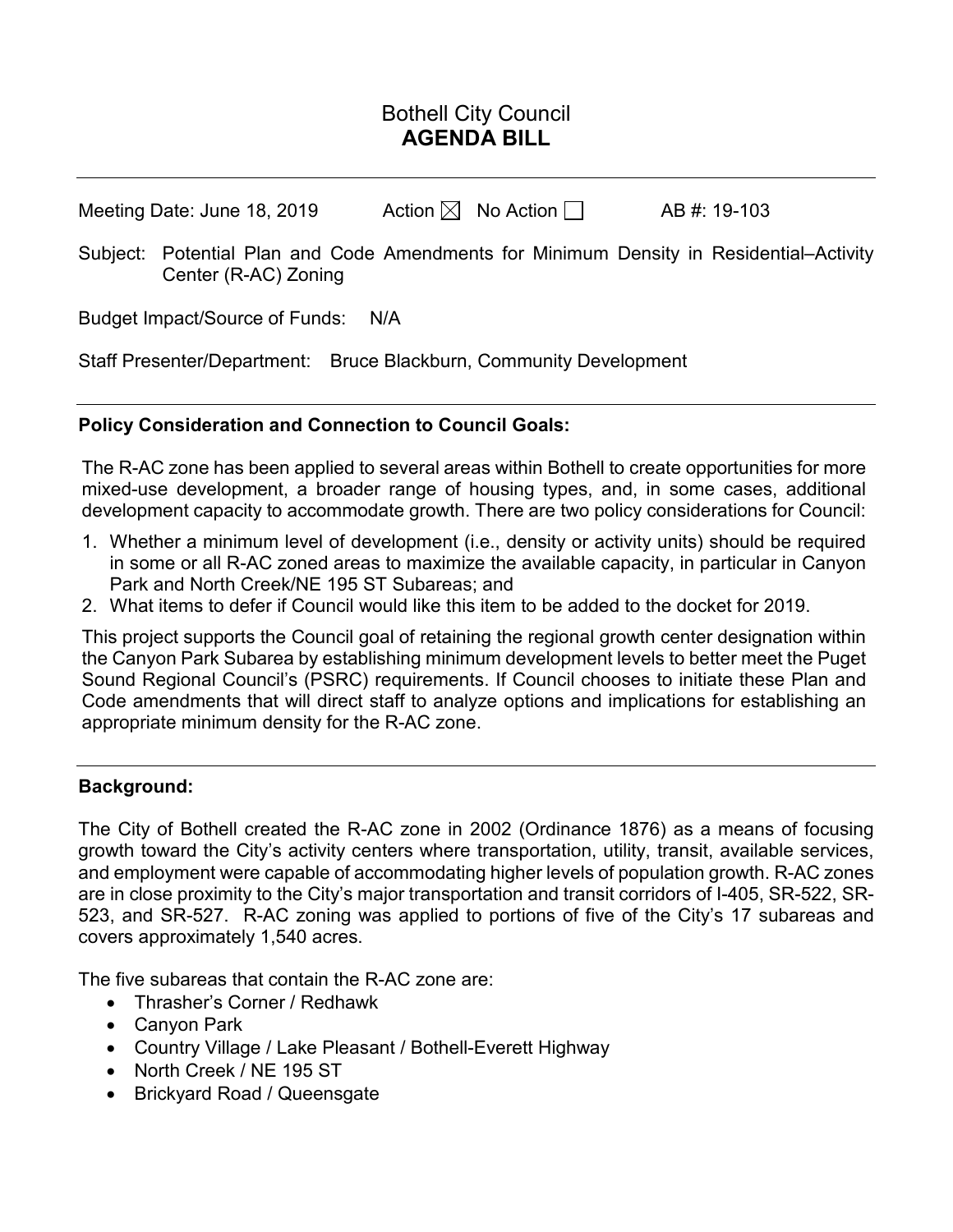Agenda Bill # 19-103 Page 2

One of the purposes of the R-AC zone was to avoid the need to increase population growth within the City's established residential neighborhoods as supported by Comprehensive Plan Policy LU-P6, which states:

"Preserve the character of established neighborhoods and protect such neighborhoods from intrusion by incompatible uses."

The R-AC is described in Land Use Element Policy LU-P4 as:

"This designation shall provide for multi-family residential development in designated activity centers, and is intended to promote a variety of housing types in sufficient numbers to support a range of shopping, dining and entertainment opportunities within those centers. *No specific density is prescribed*: the number of units which may be constructed on an individual property or within the center shall be controlled by site and building regulations concerning height, parking, landscaping, setbacks and other aspects of development." (*Emphasis added*)

Portions of the Canyon Park subarea, designated a regional growth center (RGC), are zoned R-AC. In March 2018, PSRC revised its RGC criteria. Under the revised criteria, a RGC must provide 18 existing activity units per acre and plan for 45 activity units. An activity unit means one resident or one employee. To put this into land use planning terms, activity units must be converted to dwelling units per acre. This is done by applying a persons per household (PPH) figure to the minimum activity unit criteria. That calculation identifies a density range between 27 to 32 residential units per acre is necessary to achieve 45 activity units per acre.

| <b>Name</b>                 | <b>Units</b> |           | Land area   Units per acre |
|-----------------------------|--------------|-----------|----------------------------|
| <b>Emerald Crest</b>        | 53           | $0.61$ ac |                            |
| <b>Beardslee Village</b>    | 372          | 5.61 ac   | 63                         |
| Urbane Village <sup>1</sup> | 212          | 11.6 ac   |                            |

*Table of completed and constructed R-AC developments*:

1. Urbane Village is subject to a 35-foot maximum height, while all other R-AC zones allow a 65-foot building height. The 35-foot limit effectively halves the density potential of the R-AC zone.

#### **Previous City Actions:**

- June 2002: Council adopts the Residential-Activity Center Zone
- March 2017: Council approves 2017 Planning Docket, including Canyon Park Subarea Plan Update

## **Discussion:**

The City is heavily reliant on the R-AC zone to accommodate a substantial amount of the City's 2035 population growth target. For example, King County assumes in its most recent buildable lands report that the R-AC zone to provide between 50 to 80 dwelling units per acre,. If this unit per acre assumption is adjusted downward in the 2020 buildable lands analysis, the city may be faced with accommodating that 'lost' growth elsewhere in the community.

There are approximately 1,540 gross acres within the five subareas assigned the R-AC zone as depicted in the map included as **Attachment 2**. The 2012 King County buildable lands report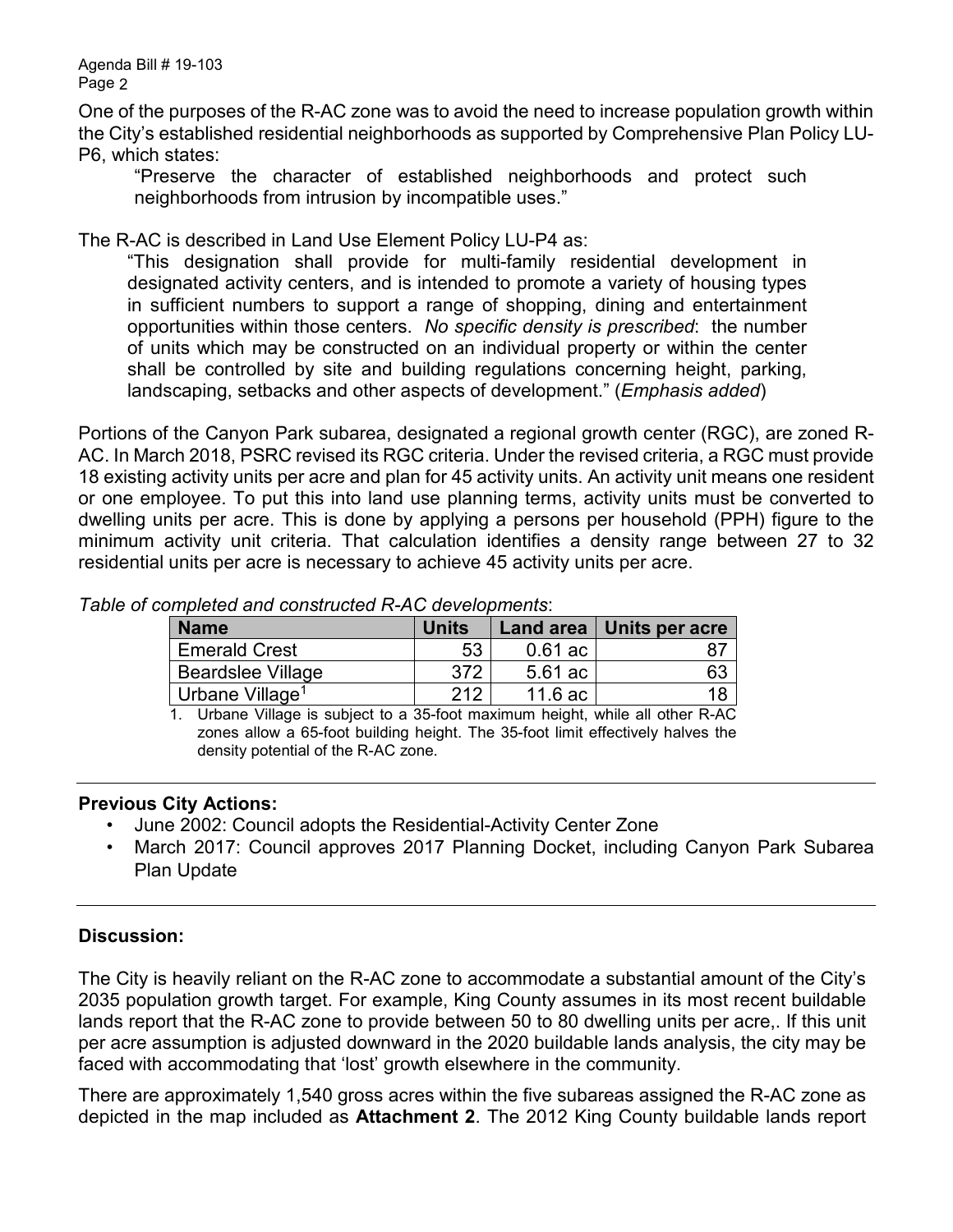identifies a 'capacity' of 3,286 dwelling units (+6,210 residents) within the 55 vacant or redevelopable R-AC lands or 60 units per acre.

### Minimum Development Levels

The issue of minimum development levels in the R-AC zone is being raised now because two recent residential developments proposed or permitted within the Canyon Park RGC generate activity units substantially below the RGC minimums. This makes retention of the Canyon Park RGC designation a more difficult endeavor.

|  |  |  |  | Table of recent (2019) R-AC development proposals within the Canyon Park RGC: |  |  |
|--|--|--|--|-------------------------------------------------------------------------------|--|--|
|--|--|--|--|-------------------------------------------------------------------------------|--|--|

| <b>Name</b>                         | <b>Units</b> | Land area | <b>Units per acre</b> |
|-------------------------------------|--------------|-----------|-----------------------|
| Tract 18 & 19 townhomes             | 118          | 6.93 ac   |                       |
| (approved)                          |              |           |                       |
| Tract 24 townhomes                  | 231          | 12.43 ac  | 19                    |
| (in review)                         |              |           |                       |
| <b>Canyon Park apartments</b>       | 531          | 9.8       | 54                    |
| (pre-application only) <sup>1</sup> |              |           |                       |

1. This proposal achieves the RGC criteria but is only at the pre-application stage.

A similar situation is occurring within the North Creek / NE 195 ST Subarea where two other townhome applications have been proposed at densities that are less than 20 dwelling units per acre.

*Table of recent (2019) R-AC development proposals within the North Creek / NE 195 ST Subarea:*

| <b>Name</b>          | <b>Units</b> | Land area | Units per acre |
|----------------------|--------------|-----------|----------------|
| <b>Preston North</b> | 94           | $5.0$ ac  |                |
| <b>Preston South</b> | 59           | 7.2 ac    |                |

Of the five recent R-AC developments, four propose townhouse products that result in densities less than 20 dwelling units per acre. Townhouses are a desirable housing product but, as proposed, do not achieve the 40 to 80 dwelling units per acre anticipated for the R-AC zone.

#### Staff Resources

If the Council initiates this Plan and Code amendment staff suggests the Planning Commission formulate a recommendation this fall for Council consideration during the fourth quarter of 2019.

Staff is estimating this activity will take approximately 125-175 hours to complete, including analysis, community outreach, environmental analysis and developing options for Planning Commission and Council consideration. The staff hours in the 2019 Docket (**Attachment 1**) are fully allocated and the small amount that was available as 'contingency time' has been assigned to the Downtown Lots D, E, F, and G work.

To accommodate this new project, there are two 2019 Docket item(s) the Council may consider fully or partially extending into 2020:

- Item 7B the Accessory Dwelling Unit (ADU) Code amendments (125 hours) defer additional work until 2020
- Item 7C the Multifamily Tax Exemption (MFTE) foundation work (300 hours) reduce time worked on this item in 2019 to 175 hours to start the work and complete in 2020